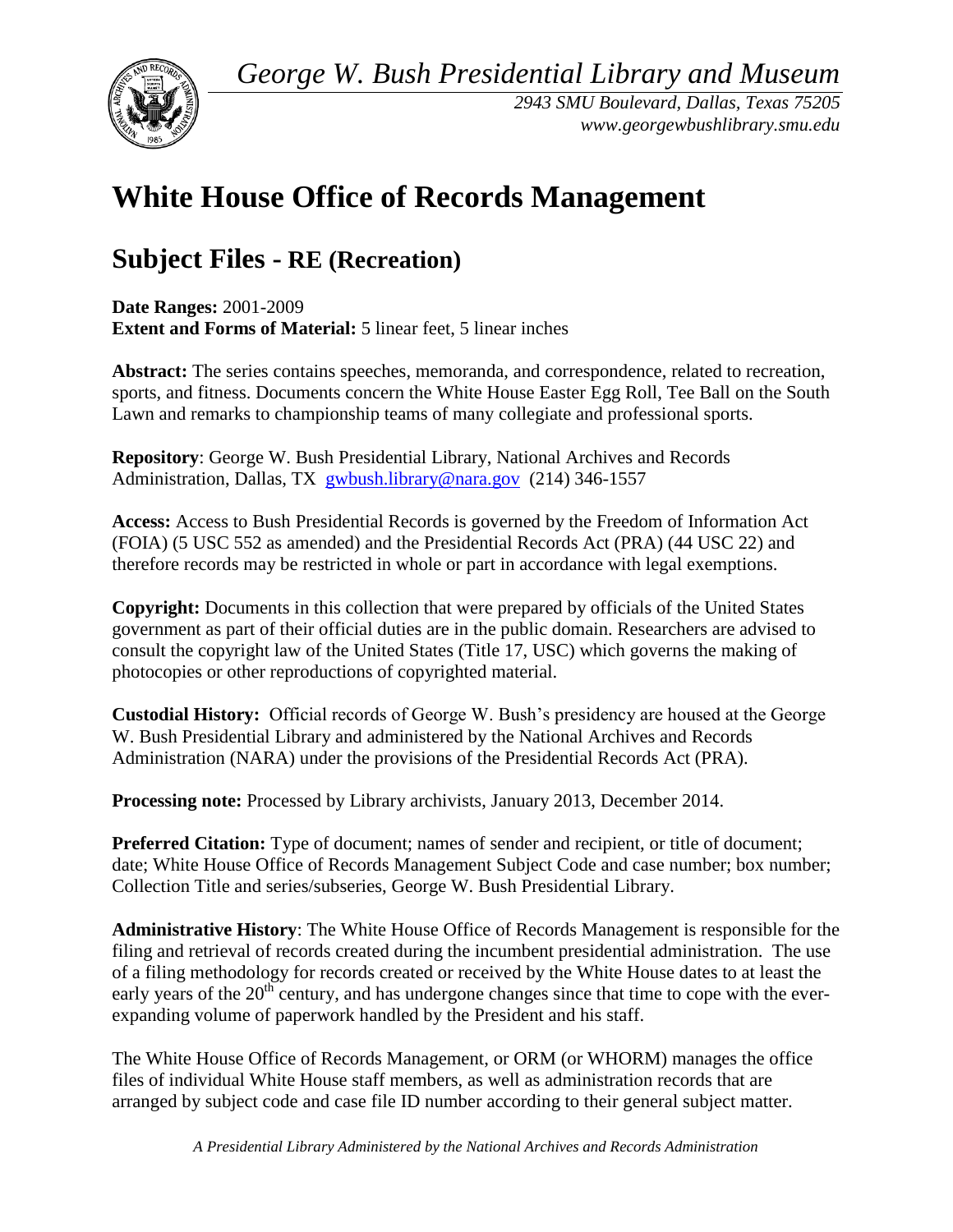**Scope and Content Note:** RE (Recreation \ Sports) This subcode contains correspondence and correspondence particularly related to gambling on sporting events. It also includes remarks at In addition, there are memorandum, drafts, messages, congratulatory letters, summaries, reports, requests of the President, including those asking for support of bills or initiatives, with White House events congratulating championship teams and letters of support for the Pan American Games to be held in San Antonio and the bid of New York City to host the Olympics. and documents relating to tee-ball at the White House.

 RE001 (Baseball \ Softball) This subcode includes remarks at Tee Ball on the South Lawn events requests for autographs of baseballs as well as memorabilia, reports, and letters of as well as thank you letters to participants and requests of the President for teams to play in teeball games. There are also items relating to the MLB, including correspondence and invitations from staff, coaches, and players such as invitations to the Opening Day of baseball. Remarks at White House events honoring World Series Champions are also included. In addition, there are congratulation, thanks, and concern.

RE002 (Basketball) This subcode consists of remarks and draft remarks at White House events honoring NCAA, WNBA, and NBA champions. It also includes congratulatory letters and requests to invite teams to the White House.

 RE004 (Boat Racing \ Marine) This subcode includes two case files concerning the National Boating Federation and a request of the President to issue an executive order.

 RE009 (Egg Roll on White House Lawn) This subcode contains mainly thank you letters to all involved with the annual White House Easter Egg Roll, including volunteers, readers, entertainers, and sponsors.

RE010 (Football) This subcode contains remarks to Super Bowl and NCAA championship teams at White House events honoring their achievement, as well as requests to invite teams to the White House, congratulatory letters, correspondence with NFL coaches, staff, and players, and information concerning signed memorabilia given by the President.

 with the President as well as other golf related correspondence. RE011 (Golf) This subcode mainly consists of correspondence relating to golf games played

RE013 (Hockey) This subcode includes remarks and draft remarks for White House events honoring NCAA and Stanley Cup champions and requests to invite teams to the White House.

 RE014 (Hunting \ Fishing) This subcode includes memorandum and correspondence on the topics of hunting and fishing, including correspondence requesting action by the President.

RE015 (Olympics) This subcode includes speeches given to the US Olympic and Paralympic teams, congratulatory letters to Olympic participants, thank you letters to those who helped organize the Salt Lake winter games, schedules for President Bush's trip to the Beijing games,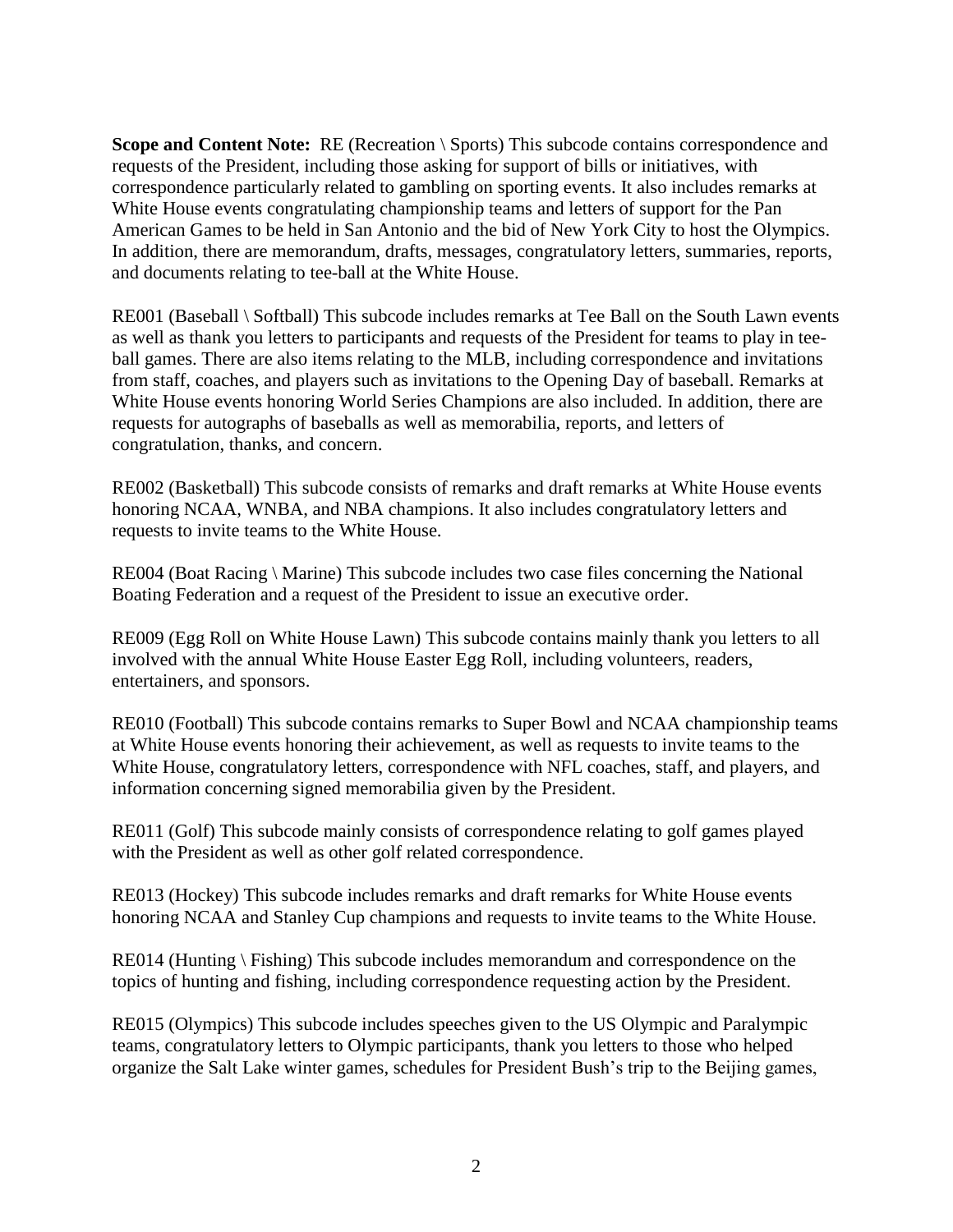regarding both the Olympic and Paralympic games. paperwork regarding American participation in the Olympic truce, and other documents

 RE016 (Racing, Auto \ Plane) This subcode includes remarks to NASCAR Winston Cup Drivers and other documents regarding auto racing.

 RE017 (Bicycle Racing \ Horse Shows) This subcode includes documents regarding cycling with the President, as well as memoranda, notes, and correspondence regarding mountain biking.

 RE018 (Archery \ Pistol - Rifle Matches) This subcode includes presidential congratulatory letters to the winners of the annual national pistol and rifle matches.

RE021 (Tennis \ Volleyball) This subcode includes remarks to NCAA Champions.

 Track & Field. RE022 (Track & Field Meets) This subcode includes a single case file/letter on the topic of

 RE023 (Jogging \ Walking) This subcode includes documents on the President's physical fitness challenge, as well as requests to jog with the President, and correspondence with those who have jogged with the President.

**System of Arrangement:** Material is arranged by alphanumeric subcode and thereunder by case file number.

This series is divided into the following subseries based on subcode:

- RE (Recreation  $\S$ ports)
- RE001 (Baseball  $\setminus$  Softball)
- RE002 (Basketball)
- RE004 (Boat Racing \ Marine)
- RE009 (Egg Roll on White House Lawn)
- RE010 (Football)
- $\bullet$  RE011 (Golf)
- RE013 (Hockey)
- RE014 (Hunting \ Fishing)
- RE015 (Olympics)
- RE016 (Racing, Auto \ Plane)
- RE017 (Bicycle Racing \ Horse Shows)
- RE018 (Archery \ Pistol Rifle Matches)
- RE021 (Tennis \ Volleyball)
- RE022 (Track & Field Meets)
- RE023 (Jogging \ Walking)

# **Related Collections: Container List:**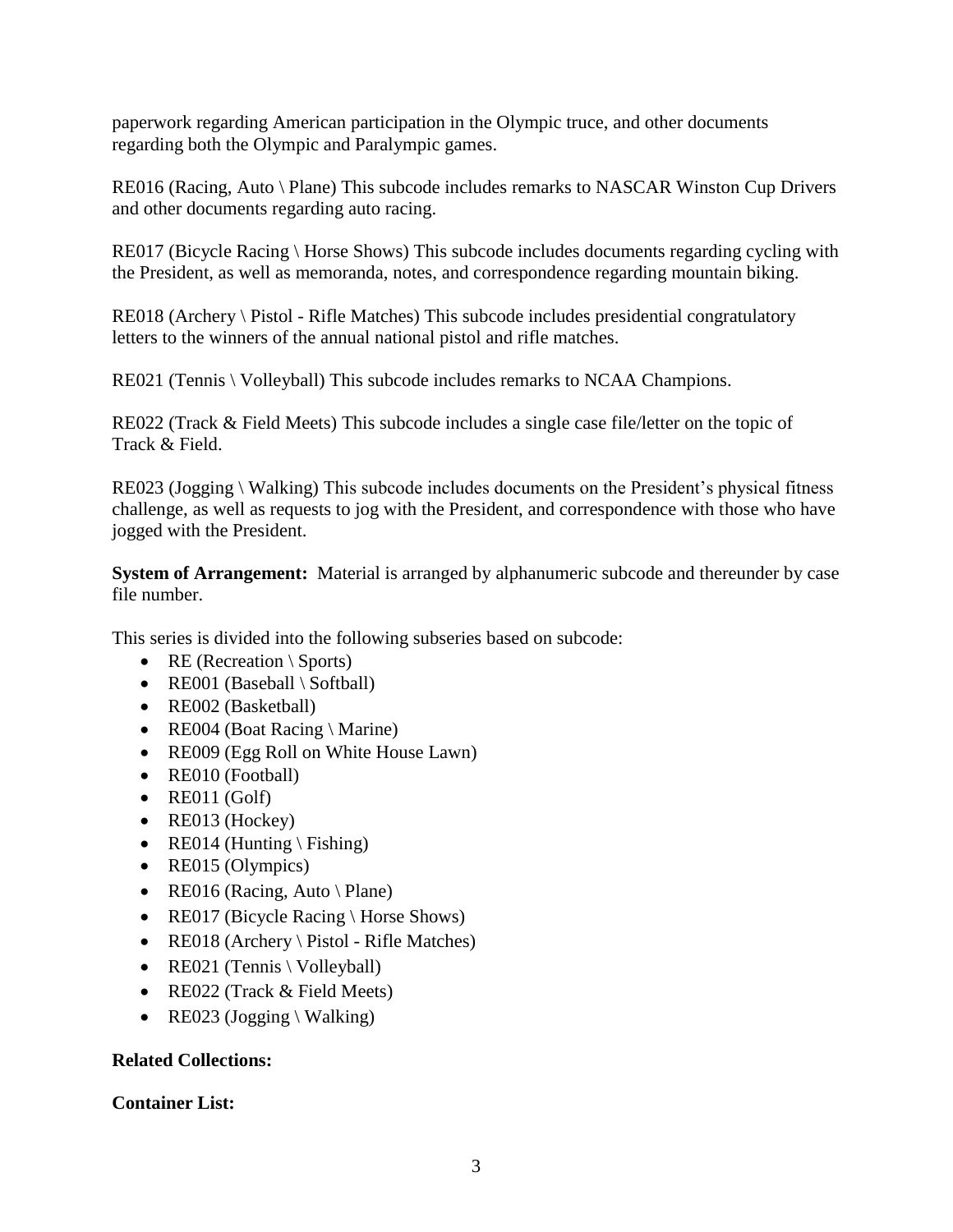**Subject Files - RE (Recreation \ Sports)** 

- 1 447995
- 2 449057 453873
- 3 483381 508833
- 4 527064
- 5 527390
- 6 527499 533688
- 7 553830
- 8 561113 566159
- 9 567824 569238
- 10 569254 573604
- 11 573699 603928
- 12 607022

#### **Box 2**

#### **Subject Files - RE (Recreation \ Sports)**

- 1 622238 631217
- 2 661650 675058
- 3 679171 771701

#### **Subject Files - RE001 (Baseball \ Softball)**

- 4 445253
- 5 447085 453281
- 6 453772 483983
- 7 483984 487107
- 8 488547 490920
- 9 491309 495076
- 10 495121 552480
- 11 527074 556514
- 12 560929 567964

#### **Box 3**

#### **Subject Files - RE001 (Baseball \ Softball)**

- 1 569233
- 2 608061 621989
- 3 653705 660717
- 4 661638 694782
- 5 716392 762432
- 6 777325

#### **Subject Files - RE002 (Basketball)**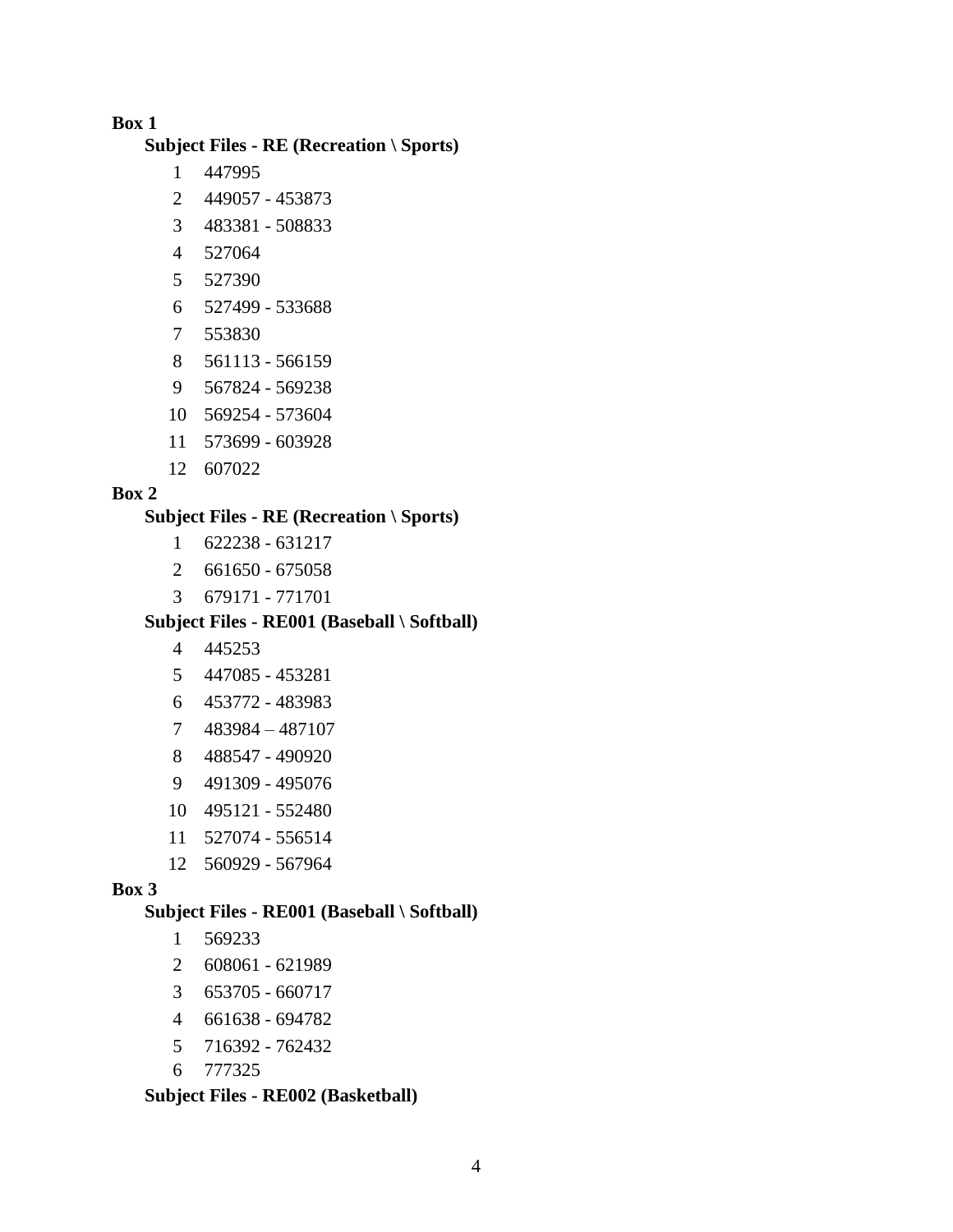- 7 453755
- 8 453807 483769
- 9 508667
- 10 555620
- 11 574166
- 12 577468
- 13 622236 650729
- 14 686991 757615

#### **Subject Files - RE004 (Boat Racing \ Marine)**

1 450062 - 534690

#### **Subject Files - RE009 (Egg Roll on White House Lawn)**

- 2 447872 483819
- 3 524553 [1]
- 4 524553 [2]
- 5 524577 524802
- 6 564360
- 7 564361 564364
- 8 564365 665499
- 9 695979 [1]
- 10 695979 [2]
- 11 696380 723568

#### **Box 5**

#### **Subject Files - RE009 (Egg Roll on White House Lawn)**

- 1 728129
- 2 728137
- 3 728391
- 4 728395
- 5 728540
- 6 728551
- 7 728552 728606
- 728608 728611 8
- 9 728614 728660
- 10 728661 728678
- 11 728680 728686

#### **Box 6**

#### **Subject Files - RE009 (Egg Roll on White House Lawn)**

1 729034 - 729036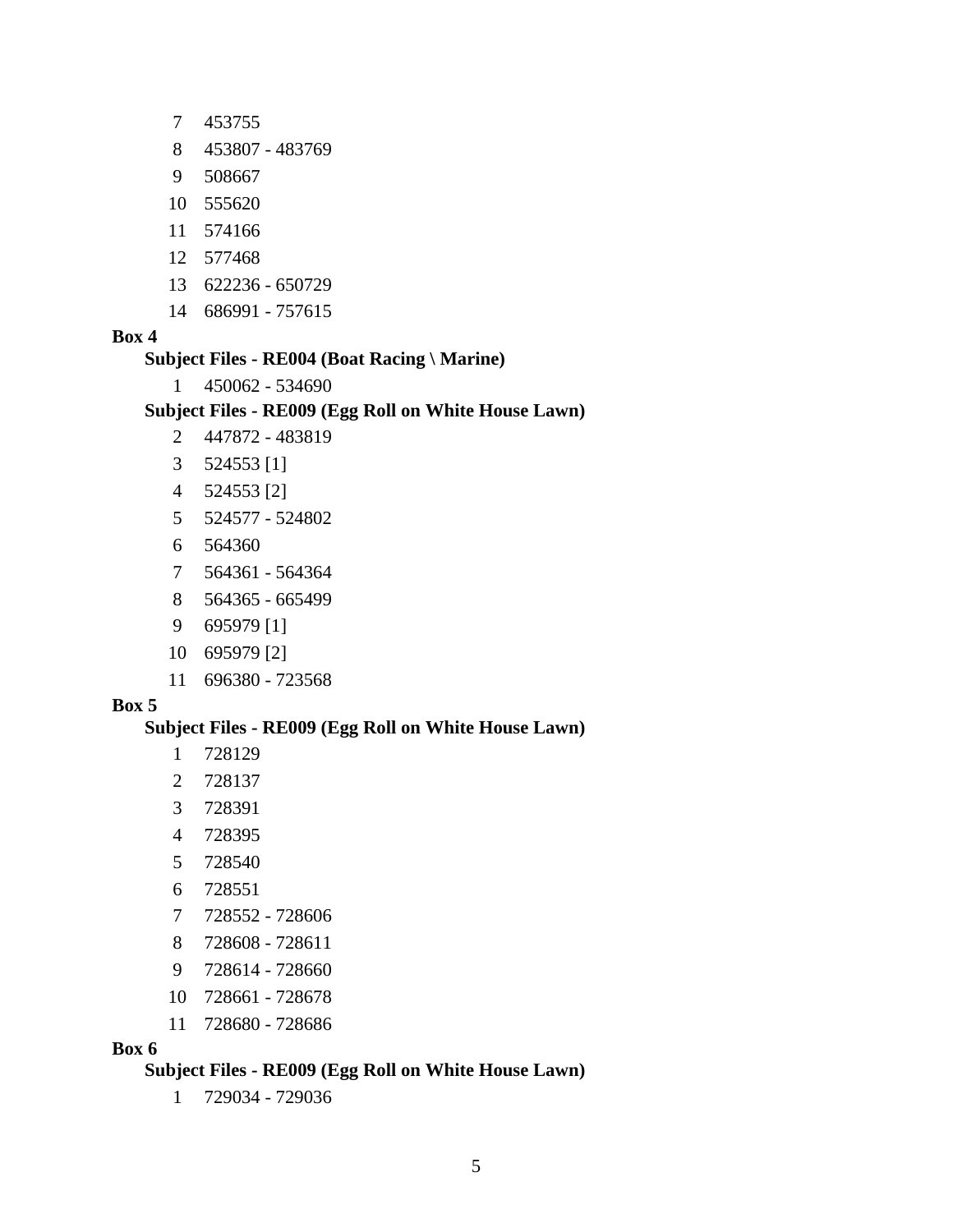- 2 749108 754679
- 3 754681 754685
- 4 754689 754704
- 5 754708 754709
- 6 754710
- 7 754712
- 8 754713
- 9 754714
- 10 754730
- 11 754731 766180

#### **Subject Files - RE010 (Football)**

- 1 453895 481938
- 2 482275 491073
- 3 508910 535578
- 4 614292 621174
- 5 657994 686769
- 6 686774 696882
- 7 706535
- 8 721763 774614

#### **Subject Files - RE011 (Golf)**

9 489861 - 761997

#### **Subject Files - RE013 (Hockey)**

- 10 453792
- 11 453960 482148
- 12 542048 768154

#### **Box 8**

#### **Subject Files - RE014 (Hunting \ Fishing)**

- 1 450987 496483
- 2 506372 633141
- 3 704584 708325
- 4 708333 762118

#### **Subject Files - RE015 (Olympics)**

- 5 454103 479987
- 6 491332 503719
- 7 508994 510819
- 8 512111 512171
- 9 512206 [1]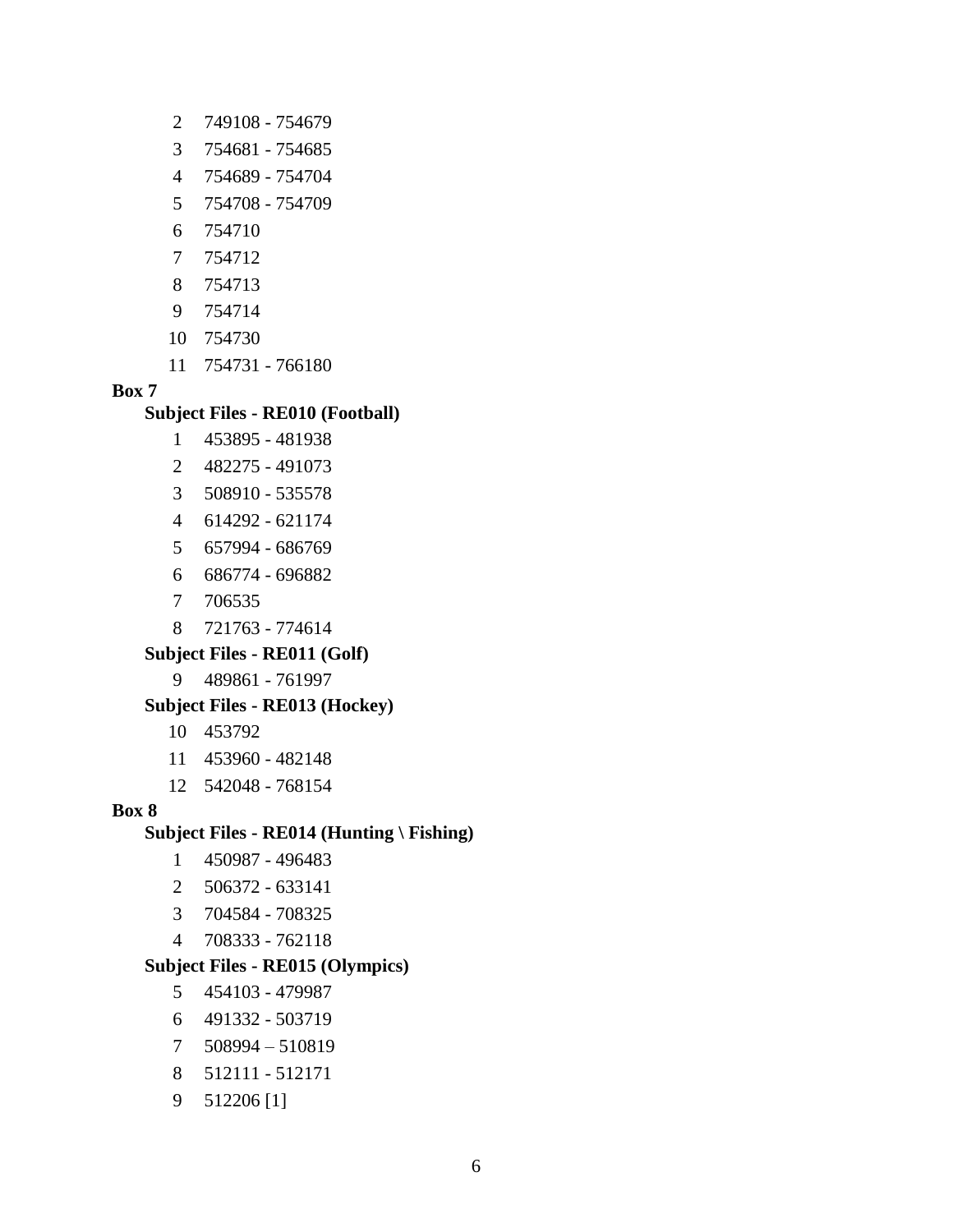- 10 512206 [2]
- 11 512206 [3]
- 12 512206 [4]

#### **Subject Files - RE015 (Olympics)**

- 1 512399 512401
- 2 564866
- 3 568341 608544
- 4 636446 [1]
- 5 636446 [2]
- 6 636446 [3]
- 7 636446 [4]
- 8 636446 [5]
- 9 636446 [6]
- 10 636446 [7]
- 11 641499 661158
- 12 690174 [1]

#### **Box 10**

### **Subject Files - RE015 (Olympics)**

- 1 690174 [2]
- 2 690174 [3]
- 3 690174 [4]
- 4 690174 [5]
- 5 690174 [6]
- 6 690780
- 7 690782
- 8 690783
- 9 690784
- 10 693668

#### **Box 11**

#### **Subject Files - RE015 (Olympics)**

- 1 693694 695717
- 2 732213 762701
- 3 765444 [1]
- 4 765444 [2]
- 5 765464
- 6 765481
- 7 765541 765548